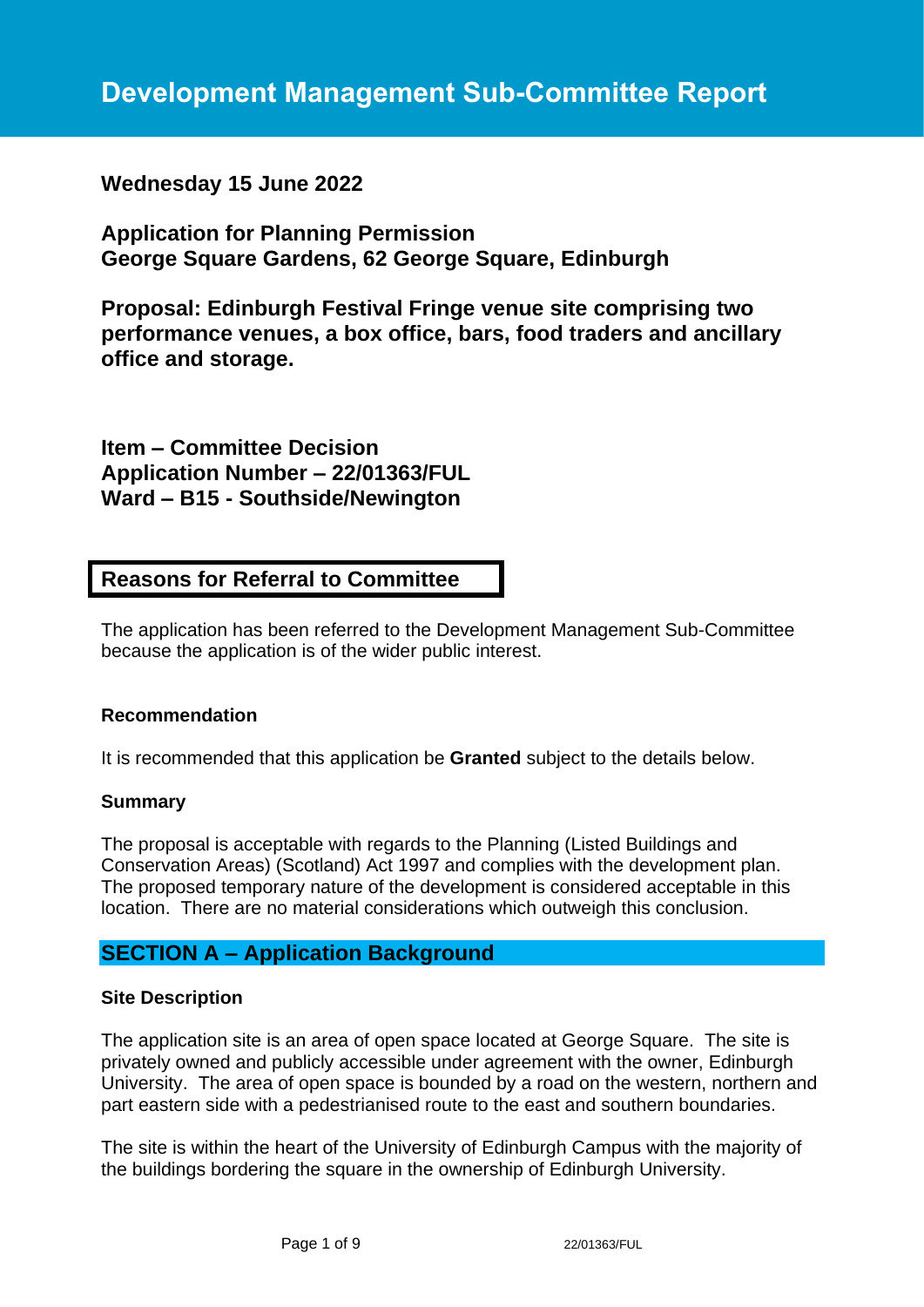A number of the buildings are listed with the key ones identified as:

- − Edinburgh University Library A listed LB Ref 50191 Listed 17 January 2006
- − 55 60 George Street A listed LB Ref 28824 Listed 14 December 1970
- − 16 29 George Street A listed LB Ref 28810 Listed 14 December 1970

The site is outwith but adjacent to the boundary of the Old and New Towns of Edinburgh World Heritage Site.

## **Description of the Proposal**

The proposal is for the installation of 2 temporary performance venues, the Udderbelly (422 people capacity) the Wee Coo (60 people capacity) and ancillary activities as part of the Edinburgh Festival Fringe. The venue will be supported by food and drink sales and the provision of public toilets.

## Proposed Key Dates

Build Period: 11 July - 2 August 2022; Operational Period: 3-29 August 2022; Strike Period 30 August - 7 September 2022.

### Proposed Operational Hours

Site Open: 10:00-01:00 (Sun-Thur) 10:00-03:00 (Fri-Sat) Performance Schedule: 11:00-00:30 with 8 performances a day in both venues.

## **Supporting Information**

A Planning Statement was submitted with the application which is available to view on the Planning and Building Standards Online Services.

## **Relevant Site History**

21/03380/FUL George Square Gardens 62 George Square **Edinburgh** 

The installation of 2x temporary venues and ancillary activities as part of Edinburgh Festival Fringe **Granted** 11 August 2021

## **Other Relevant Site History**

April 2022- An application is currently pending consideration for the installation of 2 temporary performance venues at George Square Gardens (22/01893/FUL)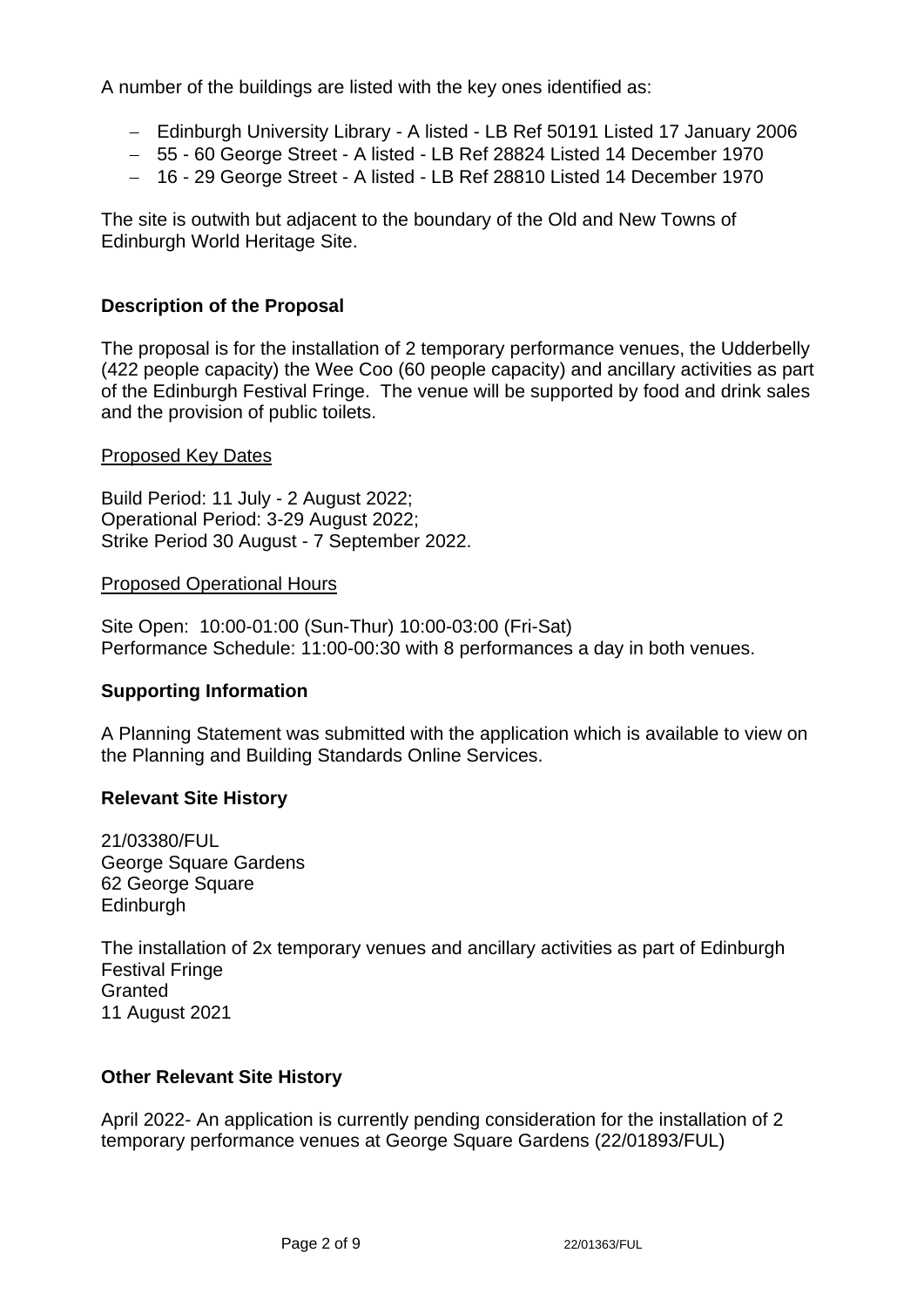# **Pre-Application process**

There is no pre-application process history.

## **Consultation Engagement**

Historic Environment Scotland

Environmental Protection

Archaeology

Refer to Appendix 1 for a summary of the consultation response.

## **Publicity and Public Engagement**

**Date of Neighbour Notification:** 13 April 2022 **Date of Renotification of Neighbour Notification:** Not Applicable **Press Publication Date(s):** 29 April 2022; **Site Notices Date(s):** 26 April 2022; **Number of Contributors: 0**

# **Section B - Assessment**

### **Determining Issues**

Due to the proposals relating to a listed building(s) and being within a conservation area, this report will first consider the proposals in terms of Sections 59 and 64 of the Planning (Listed Buildings and Conservation Areas) (Scotland) Act 1997 (the "1997 Heritage Act"):

- a) Is there a strong presumption against granting planning permission due to the proposals?
	- (i) harming the listed building or its setting? or
	- (ii) conflicting with the objective of preserving or enhancing the character or appearance of the conservation area?
- b) If the strong presumption against granting planning permission is engaged, are there any significant public interest advantages of the development which can only be delivered at the scheme's proposed location that are sufficient to outweigh it?

This report will then consider the proposed development under Sections 25 and 37 of the Town and Country Planning (Scotland) Act 1997 (the 1997 Act):

If the proposal is in accordance with the development plan the determination should be to grant planning permission unless material considerations indicate otherwise?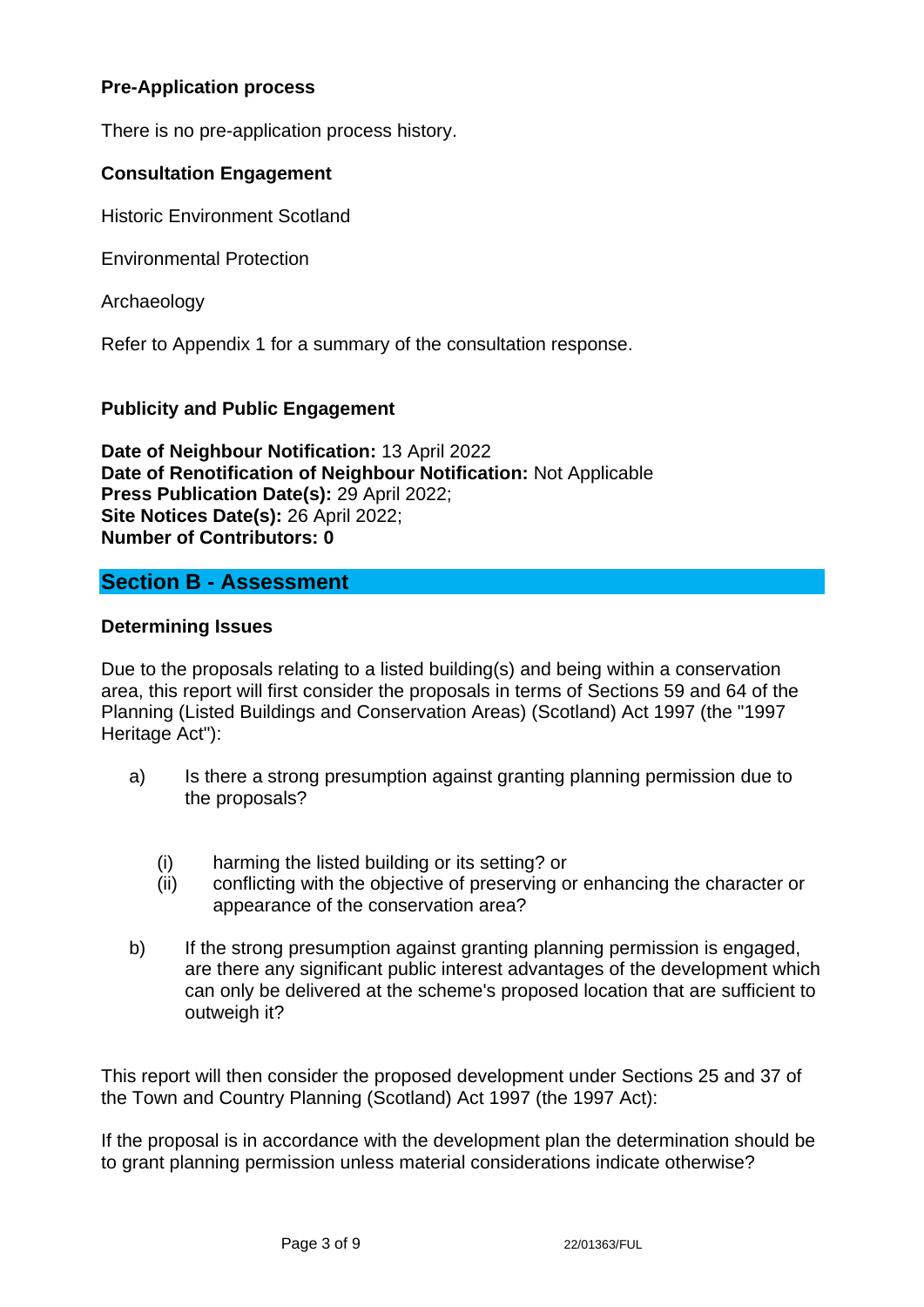If the proposal is not in accordance with the development plan the determination should be refuse planning permission unless material considerations indicate otherwise?

In the assessment of material considerations this report will consider:

- the Scottish Planning Policy presumption in favour of sustainable development, which is a significant material consideration due to the development plan being over 5 years old;
- equalities and human rights;
- public representations and
- any other identified material considerations.

## **Assessment**

To address these determining issues, it needs to be considered whether:

## **a) The proposals harm the listed building and its setting?**

The following HES guidance is relevant in the determination of this application:

− Managing Change - Setting

The Managing Change guidance states setting can be important to the way in which historic structures or places are understood, appreciated and experienced. It can often be integral to a historic asset's cultural significance.

Setting often extends beyond the property boundary or 'curtilage' of an individual historic asset into a broader landscape context. Development proposals should seek to avoid or mitigate detrimental impacts on the settings of historic assets.

Given the temporary nature of the proposal, it is considered there will be no harm to the surrounding listed buildings and their setting.

## **Conclusion in relation to the listed building**

The proposal will have no detrimental effect on the setting of nearby listed buildings. The proposal therefore is acceptable with regard to section 59(1) of the Planning (Listed Buildings and Conservation Areas) (Scotland) Act 1997.

## **b) The proposals harm the character or appearance of the conservation area?**

Section 64(1) of the Planning (Listed Buildings and Conservation Areas) (Scotland) Act 1997 which states:

"In exercise, with respect to any buildings or other land in a conservation area, of any powers under any of the provisions in subsection (2), special attention shall be paid to the desirability of preserving or enhancing the character or appearance of that area."

The application is located within the South Side Conservation Area. The Conservation Area Character Appraisal emphasises the harmonious scale, massing and materials and the significance of key institutional buildings within the area.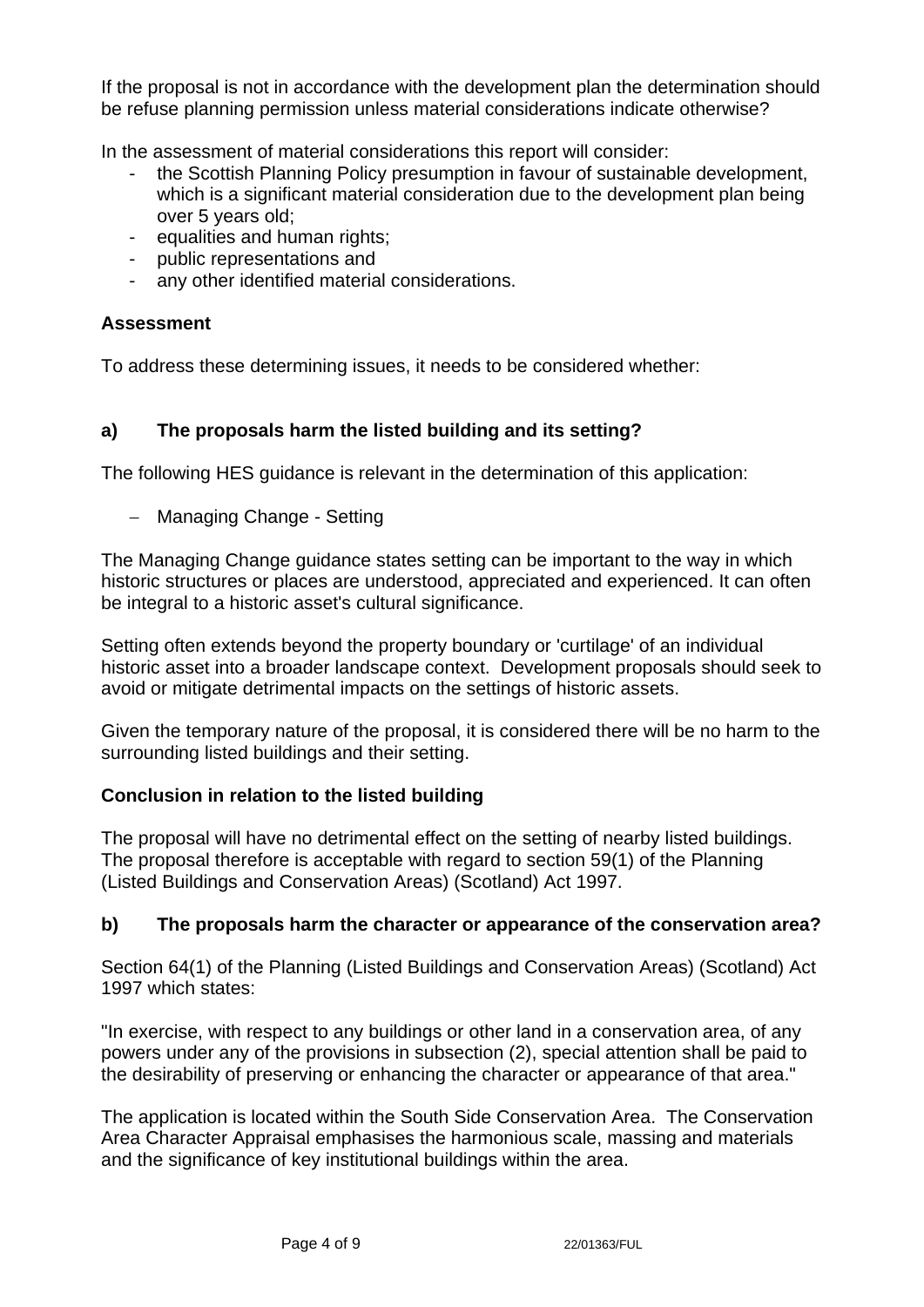The temporary nature of the structure is a material factor in the assessment of any impact on the character or appearance of the conservation area. Whilst the proposal would reduce the available area for pedestrians for a temporary period, the impact of this is considered negligible. The structure will be located in an area of open space on a smaller scale than any of the important surrounding historic buildings. The proposal will not detract from the character or appearance of the conservation area.

# **Conclusion in relation to the conservation area**

Overall, the proposal will preserve the character and appearance of the conservation area and it therefore is acceptable with regard to section 64 of the Planning (Listed Buildings and Conservation Areas) (Scotland) Act 1997.

# **c) The proposals comply with the development plan?**

The development plan comprises the Strategic and Local Development Plans. The relevant Edinburgh Local Development Plan 2016 (LDP) policies to be considered are:

- − LDP Environment policies Env 3 and Env 6, Env 18
- − LDP policies Des 1, Des 4, Des 5
- − Shopping and Leisure Ret 7

The non-statutory 'Listed Buildings and Conservation Area' guidance is a material consideration that is relevant when considering policies Env 4 and Env 6.

## Use

LDP Policy Ret 7 (Entertainment and Leisure Developments - Preferred Locations) seeks to ensure that entertainment and leisure developments can be integrated well with the surrounding environment, are easily accessible by sustainable transport modes and do not introduce unacceptable noise and late night disturbance to local residents.

The site is located within the City Centre in the Local Development Plan. It is considered the proposal can be well integrated into the surrounding environment with minimal impact on the historic environment. The proposal is located within a central location which is considered easily accessible by various sustainable modes of transport and no parking will be provided.

Impacts of noise and disturbance in relation to criterion b) are considered below.

The principle of development is considered acceptable given the temporary nature of the proposal and is supported in this location. The proposal complies with LDP Policy Ret 7.

# Listed Buildings and Conservation Area

The impact on surrounding listed buildings and the conservation area has been assessed above and complies with LDP Policies Env 3 and Env 6.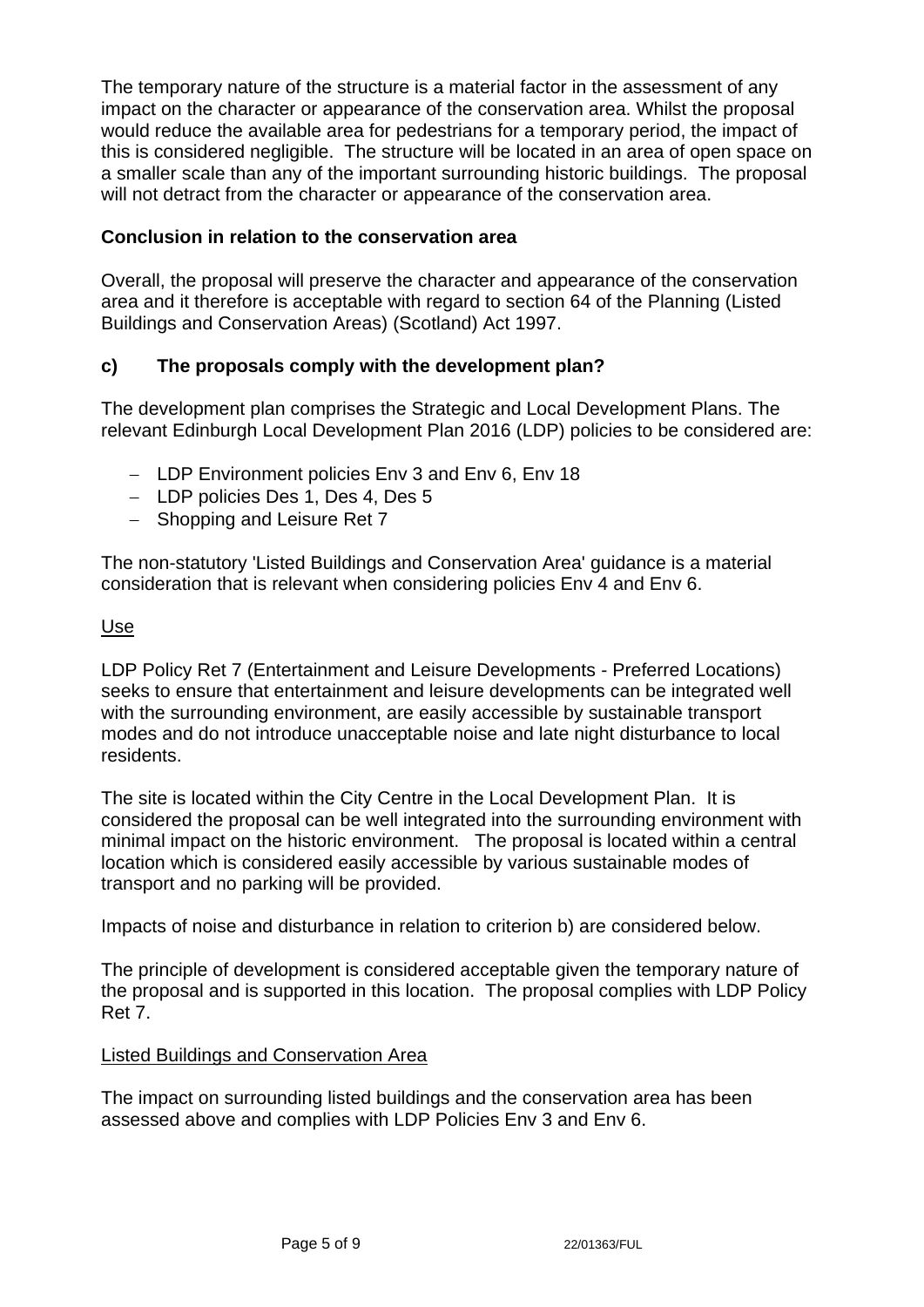## Open Space and Trees

Policy Env 18 (Open Space Protection) seeks to control the loss of open space within the city. In particular, the provision of open space for the recreational needs of the residents is an integral part of the strategy. The supporting text to the policy advises that the Council "will only support development on open space in exceptional circumstances, where the loss would not result in detriment to the overall network and to open space provision in the locality."

A balanced decision has to be taken on whether the loss of the use of the open space for a short temporary period outweighs the recreational use of the site. The use of the site at George Square Gardens relates to an area of private open space and is not an area of public land. It is considered that these are exceptional times, and the Fringe requires support in delivering a programme in 2022. It is therefore considered that the temporary loss of the open space is justified in this instance.

It should also be noted that George Square Gardens has been used annually for many years as a Festival Fringe venue.

In addition, there are a number of trees within the gardens which are in close proximity to the proposed structures. The applicants have provided an additional document which outlines the tree sensitive areas and have advised of a tree exclusion zone that has been agreed with the University of Edinburgh as owners of the square.

The proposal complies with LDP Policy Env 18.

### Amenity

LDP Policy Des 5 seeks to ensure that the amenity of neighbouring residents is not adversely affected by development. There are no residential properties immediately next to the part of the site that is proposed to be developed.

The applicant submitted a Noise Management Plan outlining their plans to limit noise pollution to the surrounding area. However, Environmental Protection have objected to this as they requested a full Noise Impact Assessment. On balance, a pragmatic approach must be taken as this is a very busy area during the festival, for a temporary period, and it is considered that overall the proposal is acceptable in planning terms and should be supported.

#### Transport Implications

The proposal is located within a central location and no parking will be provided for the event. The site is considered to be in an accessible location with good transport links.

A number of the operational matters would be covered by any licensing/ temporary traffic orders.

## **Conclusion in relation to the Development Plan**

Overall the proposals comply with the Local Development Plan and given the temporary nature of the proposal, is supported in this location.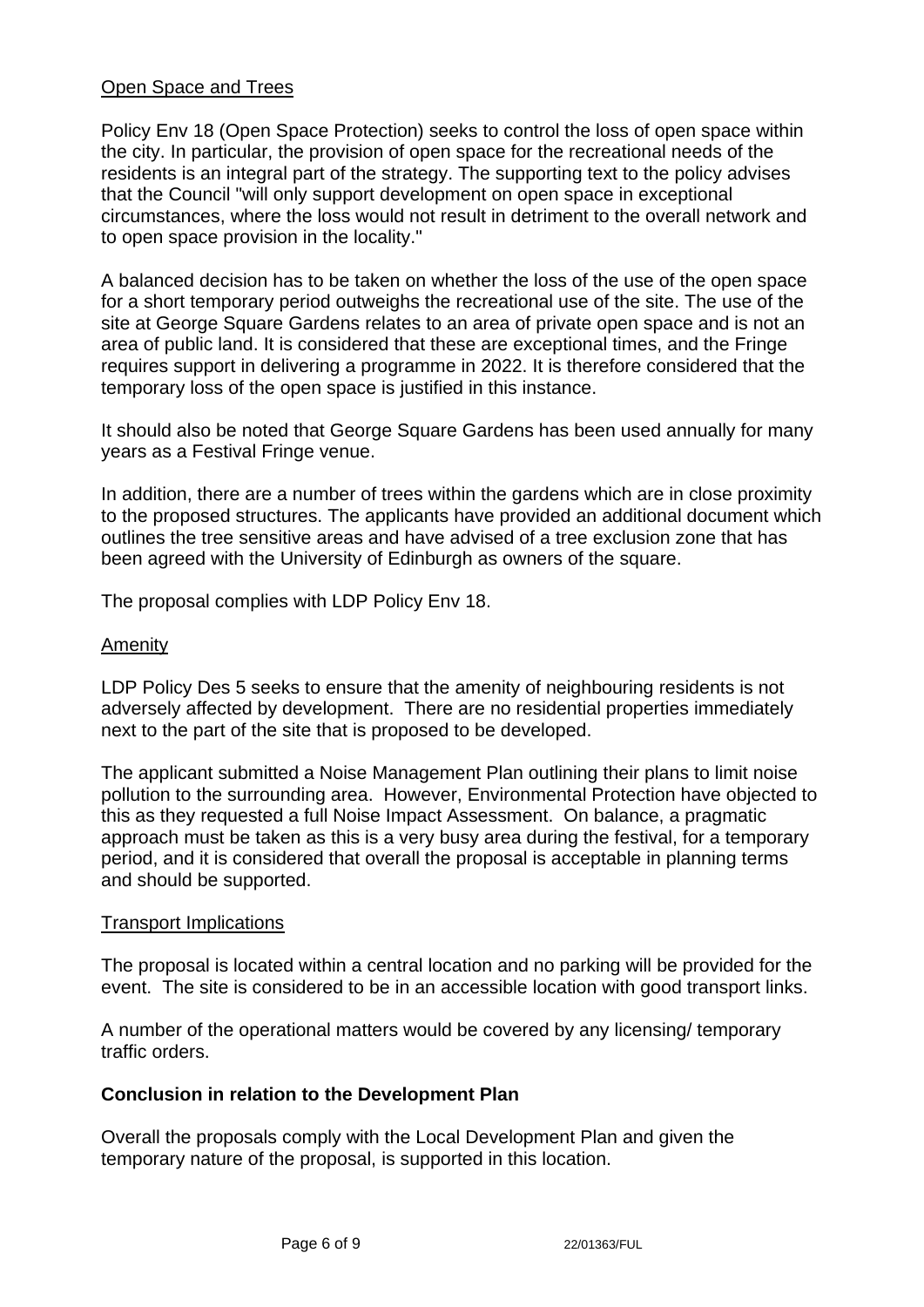## **d) There are any other material considerations which must be addressed?**

The following material planning considerations have been identified:

### SPP - Sustainable development

Scottish Planning Policy (SPP) is a significant material consideration due to the LDP being over 5 years old. Paragraph 28 of SPP gives a presumption in favour of development which contributes to sustainable development. Paragraph 29 outlines the thirteen principles which should guide the assessment of sustainable development. Of particular importance in this case is the principle of giving due weight to net economic benefit.

The proposal complies with Paragraph 29 of SPP.

### Emerging policy context

The Draft National Planning Framework 4 is being consulted on at present and has not been adopted. As such, little weight can be attached to it as a material consideration in the determination of this application.

While City Plan 2030 represents the settled will of the Council, it has not yet been submitted to Scottish Ministers for examination. As such, little weight can be attached to it as a material consideration in the determination of this application.

### Equalities and human rights

Due regard has been given to section 149 of the Equalities Act 2010. No impacts have been identified.

Consideration has been given to human rights. No impacts have been identified through the assessment and no comments have been received in relation to human rights.

#### Public representations

No comments have been received.

## **Conclusion in relation to identified material considerations**

The proposal fully addresses the material considerations as set out above.

#### **Overall conclusion**

The proposal is acceptable with regards to the Planning (Listed Buildings and Conservation Areas) (Scotland) Act 1997 and complies with the development plan. The proposed temporary nature of the development is considered acceptable in this location. There are no material considerations which outweigh this conclusion. Therefore, the proposal is acceptable.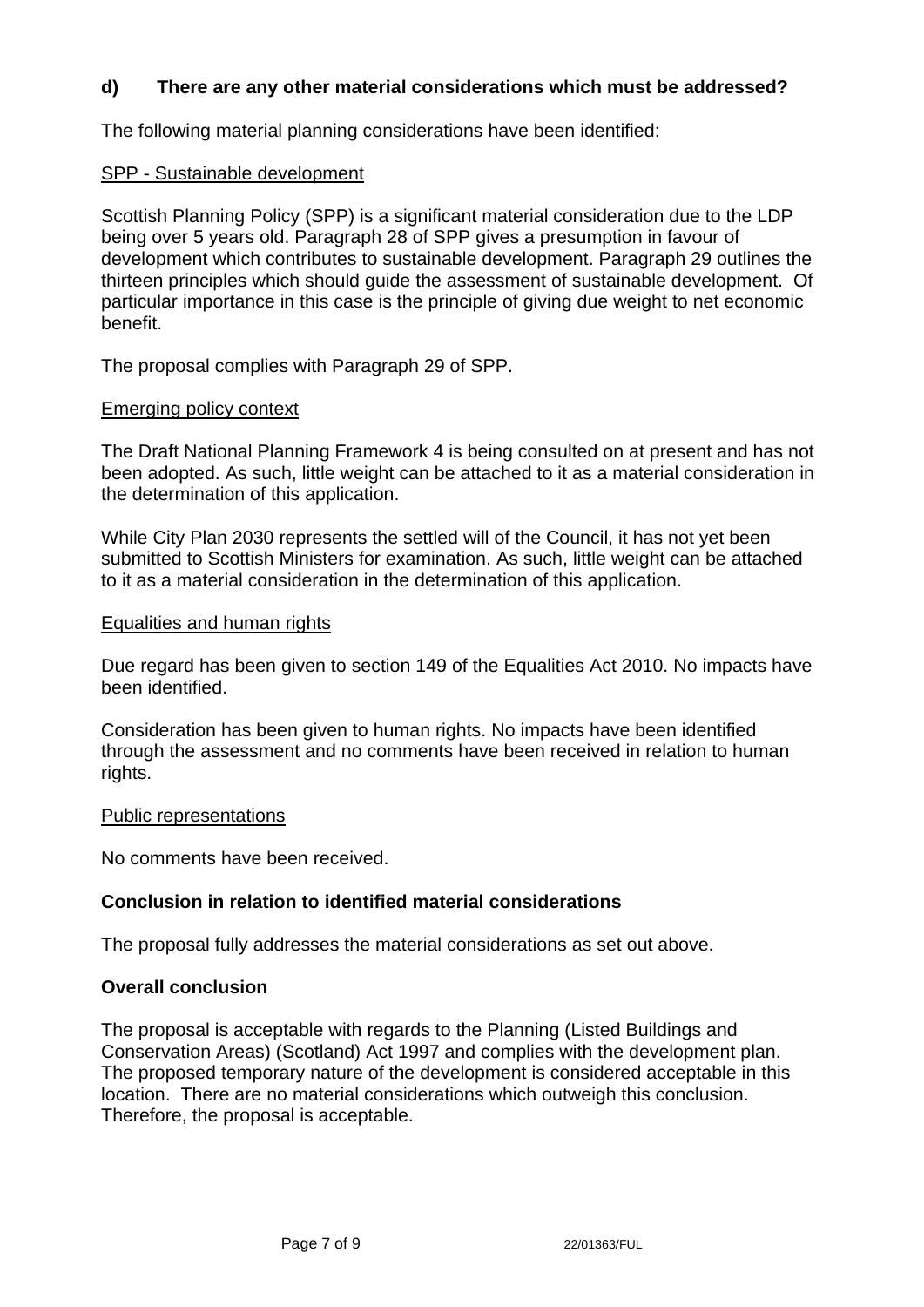# **Section C - Conditions/Reasons/Informatives**

The recommendation is subject to the following;

## **Conditions :-**

1. The development hereby approved shall be permitted during the time period of 11 July 2022 - 7 September 2022 only and all structures shall be removed from the site by 7 September 2022.

## **Reasons**:-

1. In recognition of the temporary nature of the proposals.

## **Informatives**

It should be noted that:

- 1. No development shall take place on the site until a 'Notice of Initiation of Development' has been submitted to the Council stating the intended date on which the development is to commence. Failure to do so constitutes a breach of planning control, under Section 123(1) of the Town and Country Planning (Scotland) Act 1997.
- 2. As soon as practicable upon the completion of the development of the site, as authorised in the associated grant of permission, a 'Notice of Completion of Development' must be given, in writing to the Council.

## **Background Reading/External References**

To view details of the application go to the Planning Portal

## **Further Information -** [Local Development Plan](https://www.edinburgh.gov.uk/local-development-plan-guidance-1/edinburgh-local-development-plan/1)

**Date Registered: 21 March 2022**

## **Drawing Numbers/Scheme**

01-08

Scheme 1

**David Givan Chief Planning Officer PLACE The City of Edinburgh Council**

Contact: Lynsey Townsend, Senior Planning Officer E-mail:lynsey.townsend@edinburgh.gov.uk